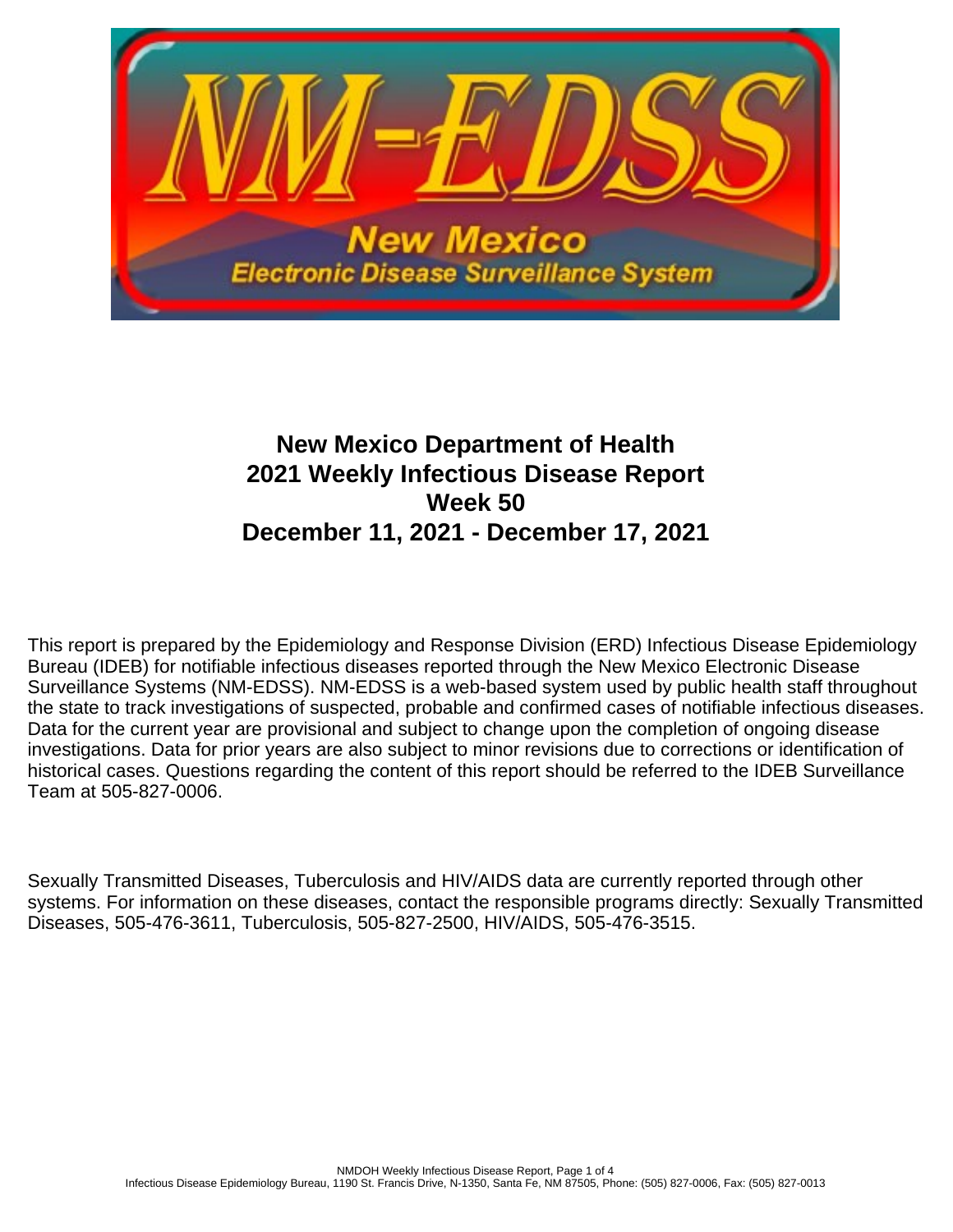## **Monthly Trends for Selected Notifiable Infectious Diseases As of December 17, 2021**

Includes probable and confirmed cases only.

Data for the current year are provisional and may change significantly upon the completion of ongoing investigations. Data for prior years are also subject to minor revisions due to corrections or identification of historical cases.

80

#### **Number of Reported Cases of Campylobacteriosis by Month**



2021 --- Average, last 5 years





 **Number of Reported Cases of Pertussis by Month**



 **Number of Reported Cases of Salmonellosis by Month**















2021 --- Average, last 5 years

NMDOH Weekly Infectious Disease Report, Page 2 of 4<br>Infectious Disease Epidemiology Bureau, 1190 St. Francis Drive, N-1350, Santa Fe, NM 87505, Phone: (505) 827-0006, Fax: (505) 827-0013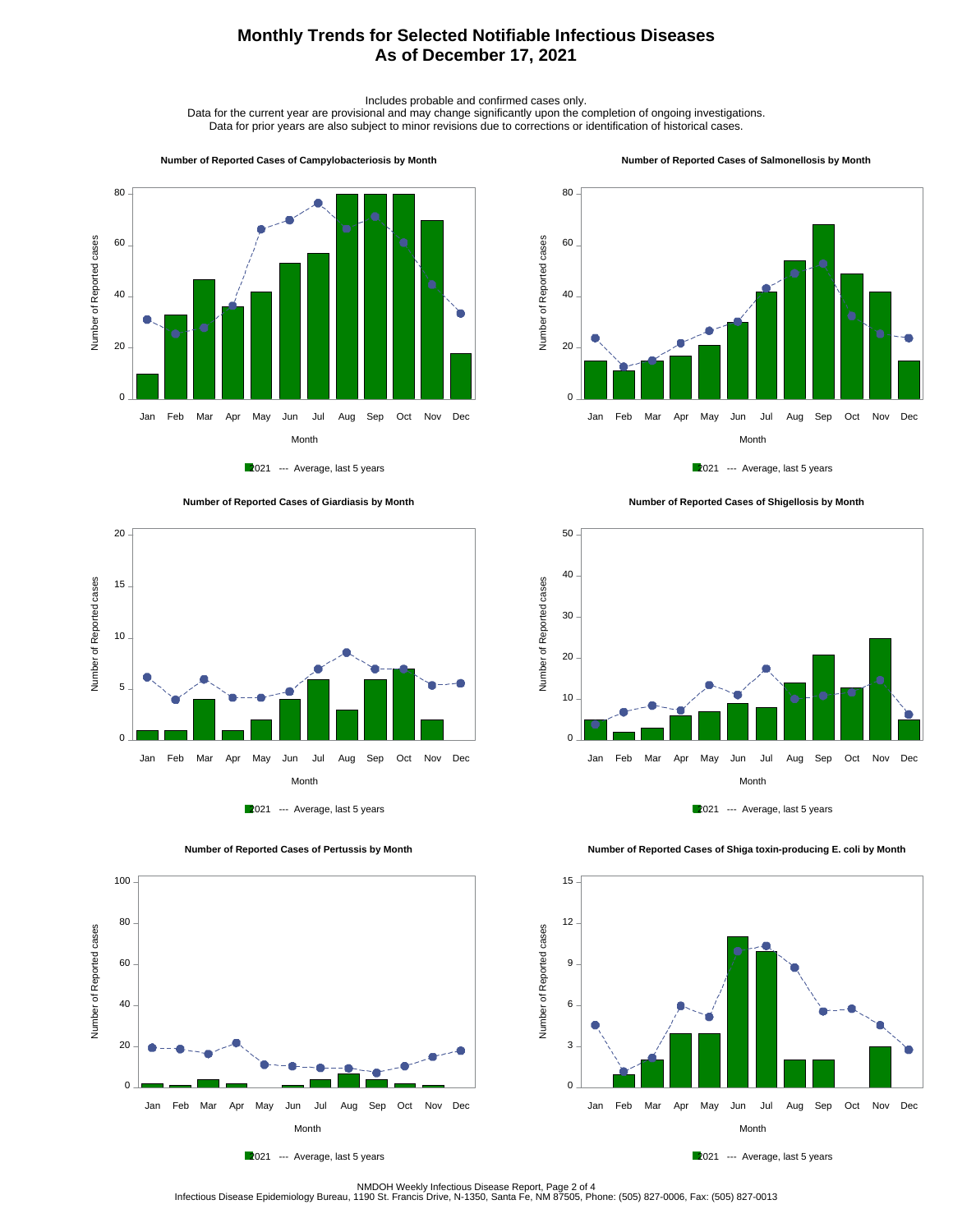## **Summary of Notifiable Infectious Diseases Reported to the New Mexico Electronic Disease Surveillance System (NM-EDSS) As of December 17, 2021**

Includes probable and confirmed cases only.<br>Data for the current year are provisional and may change significantly upon the completion of ongoing investigations.<br>Data for prior years are also subject to minor revisions due

| Condition                                         | <b>This</b><br>week     | 5-year<br>weekly<br>average | Week<br>diff | Last 4<br>weeks | 5-year<br>4-week<br>average | Last 4<br>weeks<br>diff | <b>YTD</b><br>2021      | 5-year<br><b>YTD</b><br>average | <b>YTD</b><br>diff | Total<br>2020 | Total<br>2019  |
|---------------------------------------------------|-------------------------|-----------------------------|--------------|-----------------|-----------------------------|-------------------------|-------------------------|---------------------------------|--------------------|---------------|----------------|
| 2019 Corona Virus                                 | 4370                    | 2463                        | 1907         | 30669           | 9993                        | 20676                   | 184940                  | 24650                           | 160290             | 149489        | 0              |
| Acute flaccid myelitis                            | 0                       | $\pmb{0}$                   | $\mathsf 0$  | $\mathbf 0$     | $\mathsf 0$                 | $\mathsf 0$             | $\pmb{0}$               | $\mathbf{1}$                    | $-1$               | 0             | 0              |
| Amebiasis                                         | 0                       | $\pmb{0}$                   | 0            | $\mathbf 0$     | 0                           | 0                       | 0                       | $\pmb{0}$                       | 0                  | 0             | 0              |
| Botulism, foodborne                               | 0                       | $\pmb{0}$                   | 0            | $\mathbf 0$     | $\pmb{0}$                   | 0                       | 0                       | 0                               | 0                  | 0             | 0              |
| Botulism, infant                                  | 0                       | $\pmb{0}$                   | 0            | $\mathbf 0$     | $\pmb{0}$                   | $\mathsf 0$             | $\overline{2}$          | $\pmb{0}$                       | $\overline{2}$     | $\mathbf{1}$  | $\mathbf{1}$   |
| Botulism, wound                                   | 0                       | $\pmb{0}$                   | 0            | $\mathbf 0$     | $\pmb{0}$                   | $\mathsf 0$             | 5                       | $\overline{2}$                  | 3                  | $\mathbf{1}$  | 3              |
| <b>Brucellosis</b>                                | 0                       | $\pmb{0}$                   | $\mathsf 0$  | $\mathbf 0$     | $\pmb{0}$                   | $\mathsf 0$             | $\overline{\mathbf{c}}$ | 0                               | 2                  | 0             | $\mathbf{1}$   |
| Campylobacteriosis                                | 4                       | 9                           | $-5$         | 36              | 36                          | 0                       | 628                     | 600                             | 28                 | 458           | 689            |
| Chikungunya Virus                                 | 0                       | $\pmb{0}$                   | 0            | $\mathbf 0$     | $\pmb{0}$                   | 0                       | $\mathbf{1}$            | $\mathbf{1}$                    | 0                  | 0             | 2              |
| Cholera                                           | 0                       | $\pmb{0}$                   | 0            | $\mathbf 0$     | $\pmb{0}$                   | $\mathsf 0$             | $\mathbf{1}$            | $\pmb{0}$                       | $\mathbf{1}$       | 0             | 0              |
| Colorado Tick Fever                               | $\pmb{0}$               | $\pmb{0}$                   | 0            | $\mathbf 0$     | $\pmb{0}$                   | $\mathsf 0$             | 0                       | $\pmb{0}$                       | 0                  | 0             | 0              |
| Cryptosporidiosis                                 | $\mathbf{1}$            | $\mathbf{1}$                | $\mathsf 0$  | $\sqrt{5}$      | 3                           | $\overline{2}$          | 66                      | 80                              | $-14$              | 36            | 83             |
| Cyclosporiasis                                    | 0                       | $\pmb{0}$                   | 0            | $\mathbf 0$     | 0                           | 0                       | 11                      | 6                               | 5                  | 6             | 16             |
| Cysticercosis (Taenia solium)                     | 0                       | $\pmb{0}$                   | 0            | $\mathbf 0$     | $\pmb{0}$                   | 0                       | 0                       | $\mathbf{1}$                    | $-1$               | $\mathbf{1}$  | 0              |
| Dengue Fever                                      | 0                       | $\pmb{0}$                   | 0            | $\mathbf 0$     | $\pmb{0}$                   | 0                       | 0                       | $\overline{\mathbf{c}}$         | $-2$               | $\mathbf{1}$  | $\overline{c}$ |
| Ehrlichiosis, chaffeensis                         | 0                       | $\pmb{0}$                   | 0            | $\mathbf 0$     | $\pmb{0}$                   | 0                       | 0                       | $\pmb{0}$                       | 0                  | 0             | 0              |
| Giardiasis                                        | $\pmb{0}$               | $\mathbf{1}$                | $-1$         | $\mathbf 0$     | 5                           | $-5$                    | 37                      | 68                              | $-31$              | 47            | 68             |
| Group A Streptococcus, invasive                   | 0                       | 6                           | -6           | 22              | 22                          | 0                       | 330                     | 296                             | 34                 | 321           | 340            |
| Group B Streptococcus, invasive                   | 0                       | $\overline{4}$              | $-4$         | 14              | 14                          | 0                       | 197                     | 232                             | $-35$              | 235           | 249            |
| Haemophilus influenzae, invasive                  | 0                       | $\mathbf{1}$                | $-1$         | $\overline{2}$  | 3                           | $-1$                    | 18                      | 46                              | $-28$              | 29            | 49             |
| Hansen disease (Leprosy)                          | 0                       | $\mathbf 0$                 | 0            | $\mathbf 0$     | 0                           | $\mathsf 0$             | 0                       | $\pmb{0}$                       | 0                  | 0             | 0              |
| Hantavirus pulmonary syndrome                     | $\pmb{0}$               | $\pmb{0}$                   | $\mathsf 0$  | $\pmb{0}$       | $\pmb{0}$                   | $\mathsf 0$             | $\mathbf{1}$            | 3                               | $-2$               | $\mathbf{1}$  | 3              |
| Hemolytic uremic synd, postdiarrheal              | 0                       | $\pmb{0}$                   | 0            | $\mathbf 0$     | 0                           | 0                       | 0                       | $\mathbf{1}$                    | $-1$               | 0             | $\mathbf{1}$   |
| Hepatitis A, acute                                | 1                       | $\mathbf{1}$                | 0            | $\mathbf{1}$    | 2                           | $-1$                    | 6                       | 34                              | $-28$              | 10            | 138            |
| Hepatitis B Viral Infection, Perinatal            | 0                       | $\mathbf 0$                 | $\pmb{0}$    | $\mathbf 0$     | 0                           | 0                       | $\mathbf{1}$            | 1                               | 0                  | $\mathbf{1}$  | $\overline{2}$ |
| Hepatitis B virus infection, Chronic              | $\overline{\mathbf{c}}$ | $\mathsf 3$                 | $-1$         | 3               | 11                          | -8                      | 116                     | 130                             | $-14$              | 103           | 151            |
| Hepatitis B, acute                                | 0                       | $\pmb{0}$                   | $\pmb{0}$    | $\mathsf 0$     | 0                           | $\pmb{0}$               | $\mathbf{1}$            | $\overline{\mathbf{c}}$         | $-1$               | 0             | 5              |
| Hepatitis C Virus Infection, chronic or resolved* | 9                       | 36                          | $-27$        | 22              | 166                         | $-144$                  | 80                      | 2341                            | $-2261$            | 17            | 4741           |
| Hepatitis C, acute                                | 0                       | $\mathbf{1}$                | $-1$         | 0               | $\overline{2}$              | $-2$                    | 0                       | 22                              | $-22$              | $\mathbf{1}$  | 14             |
| Hepatitis E, acute                                | 0                       | $\pmb{0}$                   | 0            | 0               | 0                           | 0                       | 0                       | 0                               | 0                  | 0             | $\mathbf{1}$   |
| Influenza-associated Pediatric Mortality          | 0                       | $\pmb{0}$                   | $\mathsf 0$  | $\pmb{0}$       | 0                           | $\mathsf 0$             | 0                       | $\overline{a}$                  | $-2$               | 3             | 4              |
| Legionellosis                                     | 0                       | $\pmb{0}$                   | $\pmb{0}$    | $\mathsf 0$     | $\mathbf{1}$                | $-1$                    | 23                      | 18                              | 5                  | 17            | 20             |
| Listeriosis                                       | 0                       | $\pmb{0}$                   | $\pmb{0}$    | $\mathbf{1}$    | 0                           | $\mathbf{1}$            | 3                       | 3                               | 0                  | 4             | 0              |
| Lyme disease                                      | 0                       | $\pmb{0}$                   | 0            | $\pmb{0}$       | 0                           | 0                       | $\overline{2}$          | 3                               | $-1$               | 0             | $\overline{7}$ |
| Malaria                                           | 0                       | $\pmb{0}$                   | 0            | 0               | 0                           | 0                       | $\mathbf{1}$            | $\overline{2}$                  | $-1$               | $\mathbf{1}$  | $\overline{2}$ |
| Measles (Rubeola)                                 | 0                       | $\pmb{0}$                   | 0            | $\pmb{0}$       | 0                           | $\pmb{0}$               | $\mathbf{1}$            | 0                               | $\mathbf{1}$       | 0             | $\mathbf{1}$   |

\*Data are affected by significant reporting delays